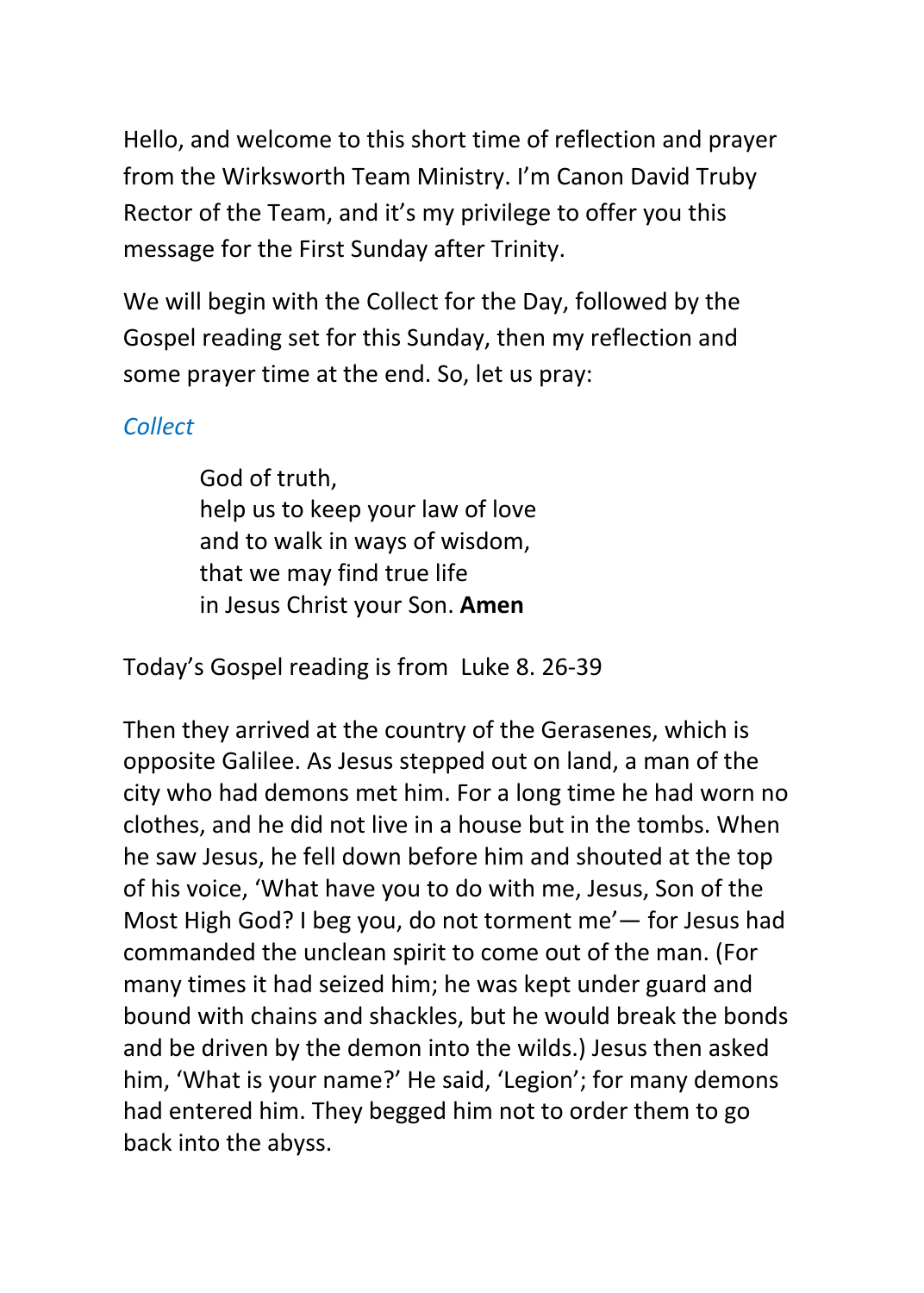Now there on the hillside a large herd of swine was feeding; and the demons begged Jesus to let them enter these. So he gave them permission. Then the demons came out of the man and entered the swine, and the herd rushed down the steep bank into the lake and was drowned.

When the swineherds saw what had happened, they ran off and told it in the city and in the country. Then people came out to see what had happened, and when they came to Jesus, they found the man from whom the demons had gone sitting at the feet of Jesus, clothed and in his right mind. And they were afraid. Those who had seen it told them how the one who had been possessed by demons had been healed. Then all the people of the surrounding country of the Gerasenes asked Jesus to leave them; for they were seized with great fear. So he got into the boat and returned. The man from whom the demons had gone begged that he might be with him; but Jesus sent him away, saying, 'Return to your home, and declare how much God has done for you.' So he went away, proclaiming throughout the city how much Jesus had done for him

## *Reflection*

Today's readings are designed to give hope to the hopeless. In the Gospel passage we are introduced to a complete "no hoper", a man whose mind is so deranged that he lives naked in a graveyard.

People would just have no idea how to cope with such a man. They would be frightened of him, just as today we are frightened of people who are mentally ill.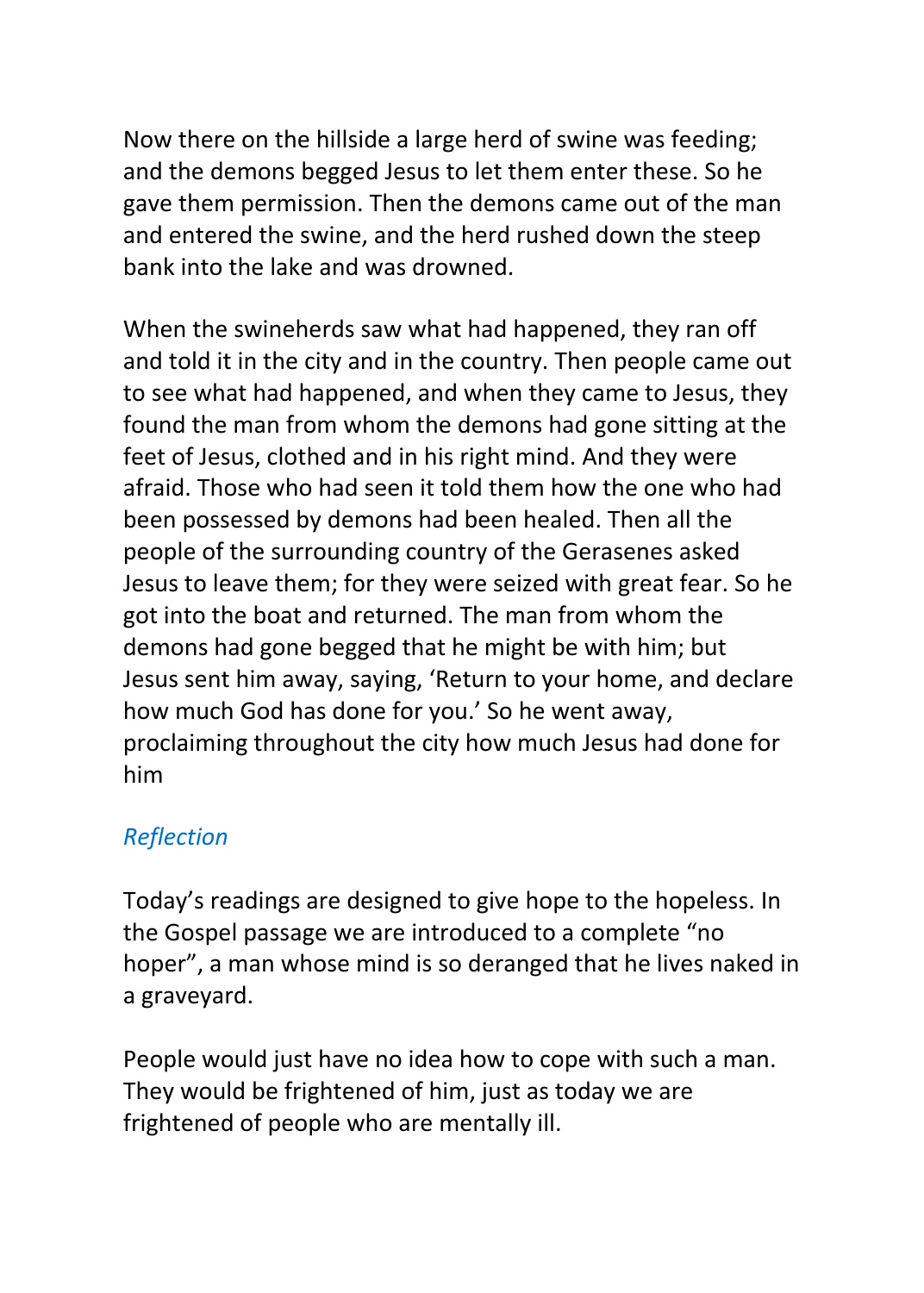It's not always without good reason. Someone who is very disturbed can be a danger not just to themselves but to others too. So this poor man is totally isolated. Like so many people with mental illness, imprisoned within his own mind.

In those days, such behaviour would always have been regarded as madness or demonic possession.

Jesus is not concerned with reasons for distress, but only by the distress itself. By a word he is able to restore this poor man. So the demoniac is given his life back, and Jesus, unlike everyone else, actually confronts him face to face, bringing healing and peace.

Mental illness is one of the big problems of society. Obviously we don't think in terms of demon possession these days, though for some people it almost seems as though they have been taken by the grip of something which is very dark within them.

Most people who suffer from mental illness, however, are more likely to harm themselves than others, and there is the need for us all to be much more aware of the problems that they face. So mental illness is a real challenge to our society.

In the story from the Gospel, Jesus refuses to let go of the man's humanity. He recognises that there is something deep within the man that is ruling his mind, and he seeks to identify it by asking its name, and then he is healed. He has his fresh start.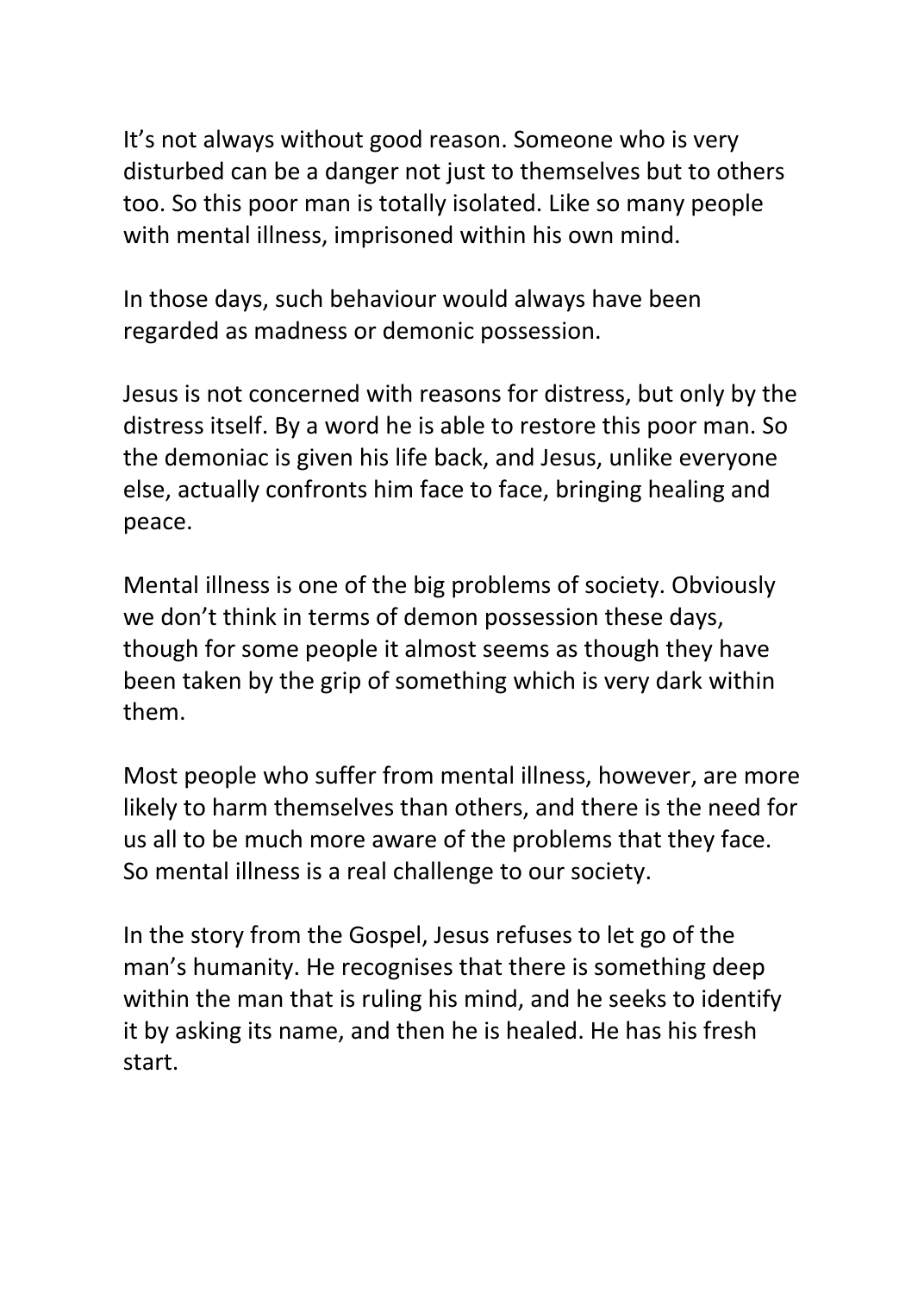In the next weeks, all of the readings provided on Sundays will help us explore what it means to be a Christian Disciple. There will be a common strand running through all of them and it springs from the depiction of Jesus in the Gospels. Simply put, it is the law of love.

If there was one little phrase that would carry us through all of those explorations it is this *'perfect love casts out fear'*- just a few words, but the implications are so significant.

Our vision of Jesus is one in which he commands the demon to leave the broken man; he commands the storm to be stilled, he speaks with an authority that leaves the religious leaders envious and brooding. He questioned people's attitudes then just as he does now, - not out of anger, not out of pity, but in love; and that love casts out fear.

He was reminding the people of a loving God who has a purpose for our lives, so Jesus becomes an embodiment of the greatest theme that runs through the whole of scripture. 'Do not be Afraid.'

Jesus gives the demoniac his sanity, he healed those who came to him, he taught people how to live their lives. Healing, in its fullest sense, comes when we are confident, at ease with ourselves and when we are sure of our destiny- which is to abide in the arms of the Father. Love is the key to all relationships including our own level of self esteem.

There is a song which has the title *'Love is something if you give it away'*. It's often sung in schools. If we are called to be people who love, then there is an assumption that we love, in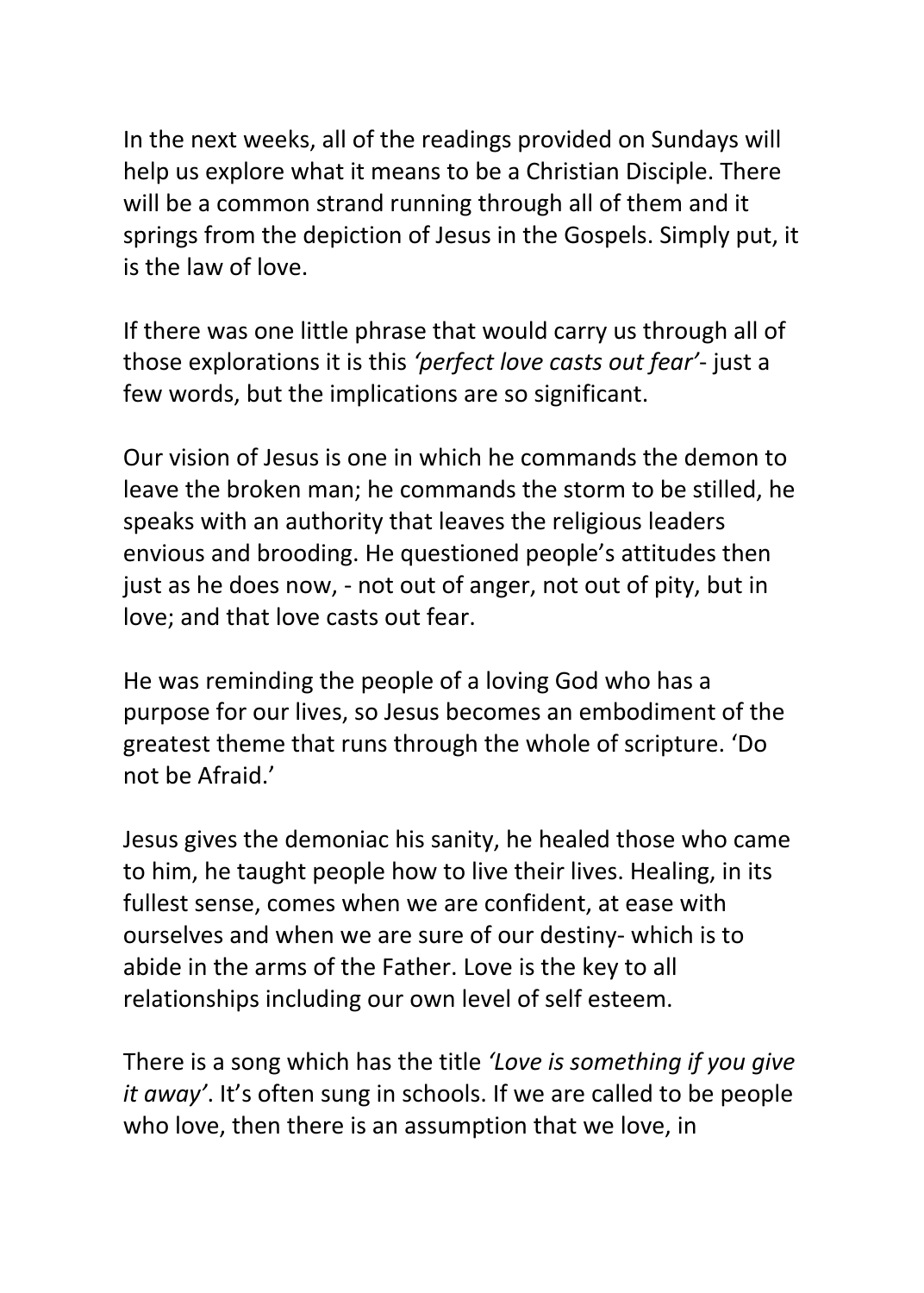relationship with others. It's not enough to know that we are loved by God, we can only truly experience that when we seek to offer love to others.

It's easy to love the people who are close to you, but Jesus asks us to do something that is both simple and yet very radical. We are called to love the one that we are with, at this moment in time.

It's not so easy to love the person that you are with if they are giving you a hard time. It's not so easy if they just don't seem to make sense to you. It's not so easy when that person is seeking to bring you down in some way. Sometimes reconciliation can only be approached after the fighting has ended, and it can take a long time.

Loving the person that you are with is much harder than one might think, and yet…. This is what Jesus is calling us to do; it's part of his radical manifesto for change in the human condition. Yet it is something to aspire to as we seek to be disciples of Jesus in the real sense of the word.

This time when the Church marks the Sundays after Trinity is not just a gentle meander through the scriptures— but a real challenge to us to take the demands of our faith seriously. It's no easy task, which is why we recently marked the coming of the Holy Spirit to be our guide. Let's pray that the Spirit will lead us into the deep demands of faith; and enable s to be instruments of God's healing love. Amen.

*Intercessions*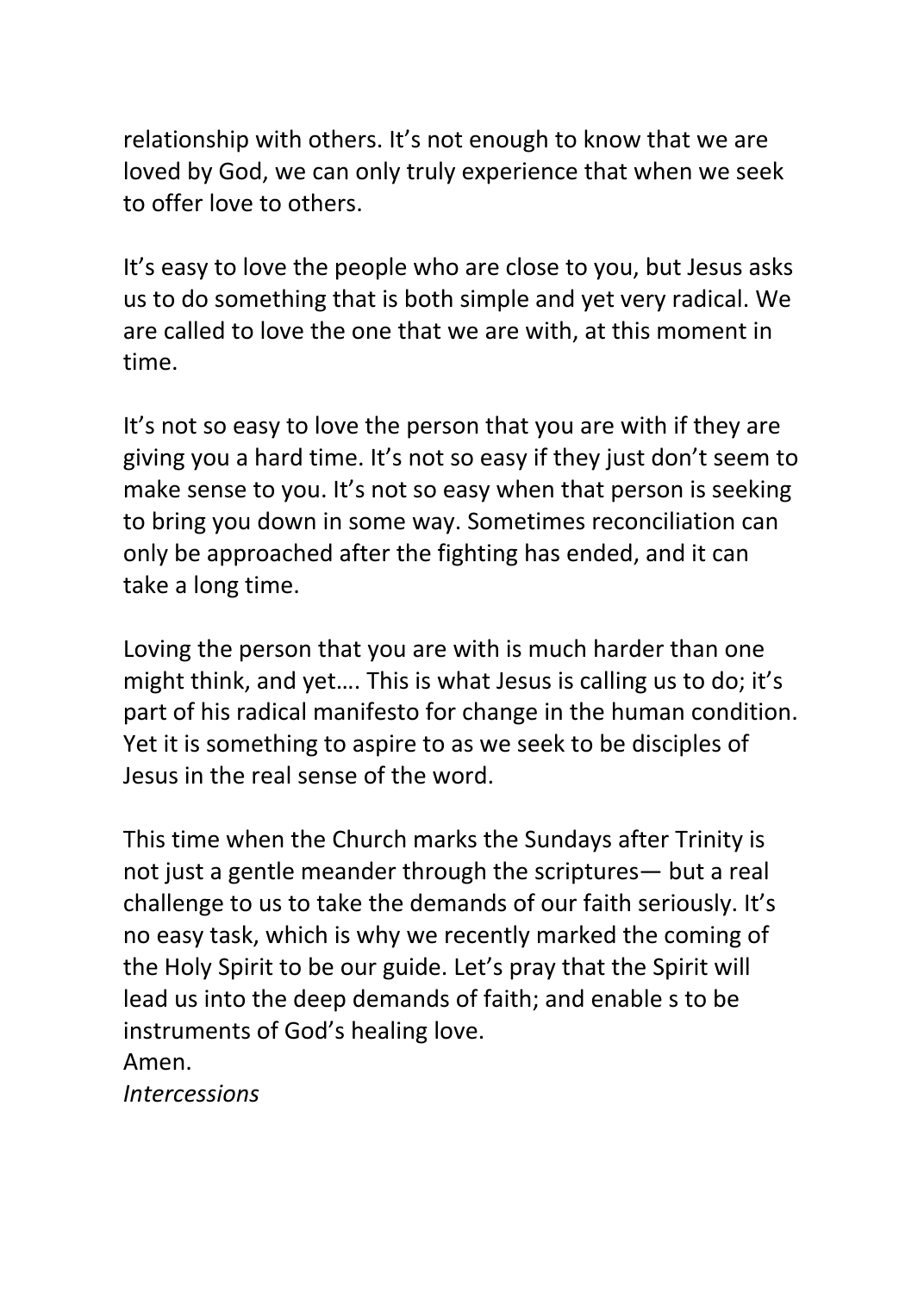Lord, you have warned us that a house divided against itself will not long be able to stand. Help the Church which is one in the greatness of your love, but divided by the littleness of our own. May we become less preoccupied with those things that divide us, the better to concentrate on those we hold in common.

# **Lord in your mercy: hear our prayer**

Lord of truth and judgment, when we are overwhelmed by the growing gulf between rich and poor, inspire us with hope that the true strength of the gentle and merciful One will overcome the brittle force of the unfaithful and powerful who dominate in this world.

# **Lord in your mercy: hear our prayer**

Lord, we ask you to bless our families, friends and neighbours. Help us in our relationships with them, and fill us, we pray, with love and forgiveness to any who have offended us. May we receive them in love, acknowledging that we too have need of healing and pardon in our turn. Help us Lord to reflect upon the sins which we commit. Help us to be repentant of all that turns us aside from you.

# **Lord in your mercy: hear our prayer**

We pray for all those whom we love who suffer in body, mind or spirit. May their pain be lessened, or may they find the strength to endure. Comfort them with your presence, we pray,